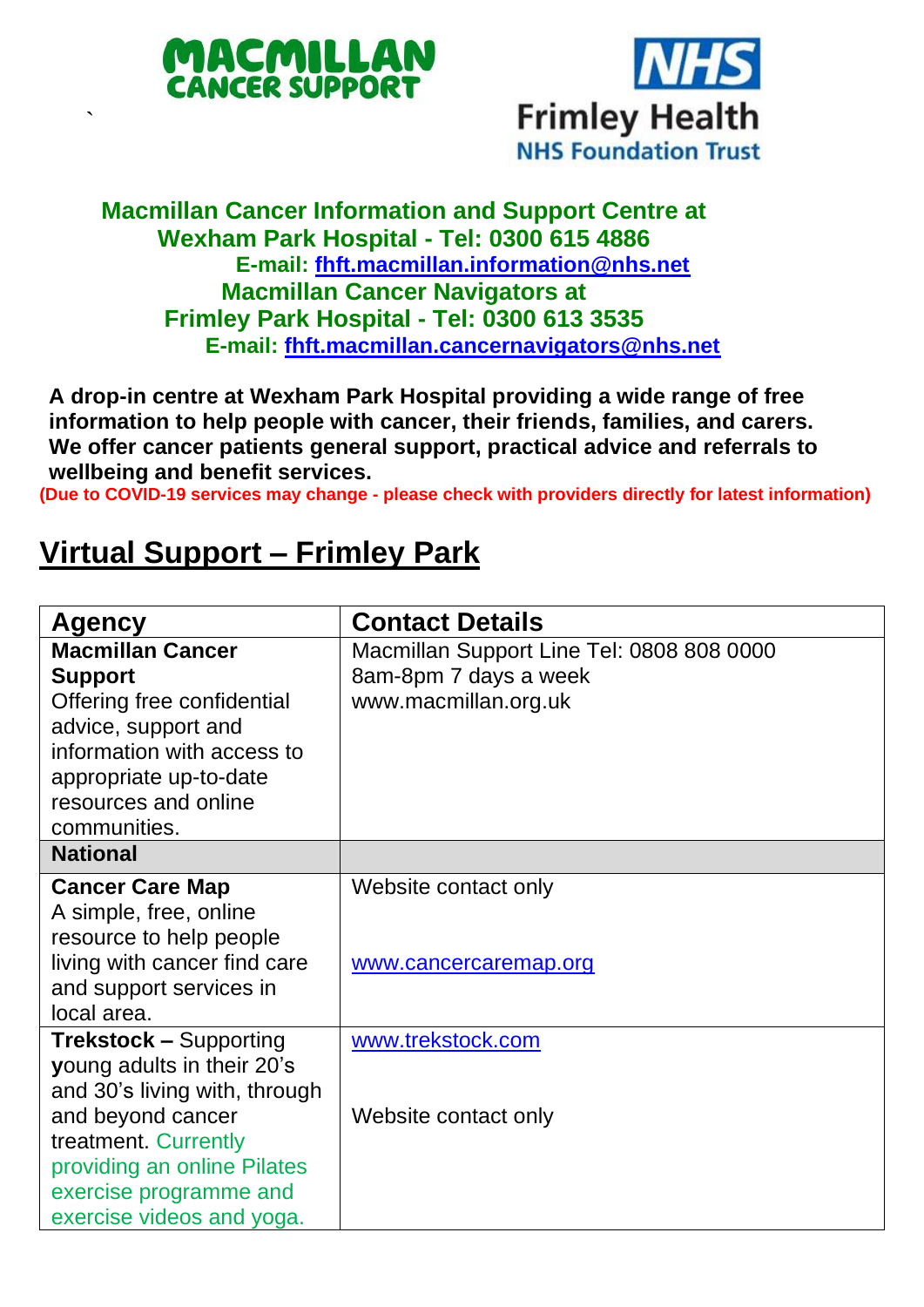| <b>Look Good Feel Better</b>                         | Website: www.lookgoodfeelbetter.co.uk                       |  |  |
|------------------------------------------------------|-------------------------------------------------------------|--|--|
| Online workshops covering                            |                                                             |  |  |
| skincare and make-up,                                | Tel: 01372 747500                                           |  |  |
| grooming, hair loss, hair<br>care and wig advice and | Email: info@lgfb.co.uk or via form on website               |  |  |
| nail care.                                           |                                                             |  |  |
|                                                      |                                                             |  |  |
|                                                      |                                                             |  |  |
| <b>Virtual support from</b>                          | Boots Macmillan Information Pharmacists (BMIP)              |  |  |
| <b>Boots</b>                                         |                                                             |  |  |
| Boots UK, have been able                             | Website:<br>www.boots.com/health-pharmacy-advice/macmillan/ |  |  |
| to adapt the support they<br>offer through Boots     |                                                             |  |  |
| Macmillan Information                                | Boots Macmillan Beauty Advisors (BMBA)                      |  |  |
| Pharmacists (BMIP) and                               |                                                             |  |  |
| <b>Boots Macmillan Beauty</b>                        | Website: www.boots.com/health-pharmacy-                     |  |  |
| Advisors (BMBA) to be able                           | advice/macmillan/feelmorelikeyou                            |  |  |
| to continue to support to                            |                                                             |  |  |
| people living with cancer                            |                                                             |  |  |
| during the pandemic.<br><b>Safe Fit</b>              |                                                             |  |  |
| SafeFit is a free remote                             | Self-referral to be completed online at                     |  |  |
| service for anyone in the UK                         | www.safefit.nhs.uk                                          |  |  |
| with suspicion of or                                 |                                                             |  |  |
| confirmed diagnosis of                               | Email: safefittrial@uhs.nhs.uk                              |  |  |
| cancer. Cancer exercise                              |                                                             |  |  |
| specialists offer you advice,                        |                                                             |  |  |
| support and resources to                             |                                                             |  |  |
| maintain and improve                                 |                                                             |  |  |
| physical and mental well-<br>being.                  |                                                             |  |  |
| <b>Asian Women's Cancer</b>                          | Contact:                                                    |  |  |
| Group                                                | 07968 386798 - Chairperson                                  |  |  |
| A free and confidential                              | 07503 626712 - Secretary                                    |  |  |
| service provided to all those                        | 07594 612448 - Health & Well Being                          |  |  |
| affected by cancer.                                  |                                                             |  |  |
| Now offering mixture of                              | Email: info@asianwomencancergroup.co.uk                     |  |  |
| live virtual session via                             |                                                             |  |  |
| zoom. Yoga Tues pm and<br><b>Social Thus pm</b>      | Website: www.asianwomencancergroup.co.uk                    |  |  |
| <b>Penny Brohn Cancer Care</b>                       | Tel: 0303 3000 118 (Mon-Fri 10.00 til 13:00                 |  |  |
| Physical, emotional and                              |                                                             |  |  |
| spiritual support. National                          | Email: helpline@pennybrohn.org.uk                           |  |  |
| living well services.                                |                                                             |  |  |
| Self-care information ready                          | Website: www.pennybrohn.org.uk                              |  |  |
| to download available online                         |                                                             |  |  |
| as well as telephone<br>support.                     |                                                             |  |  |
|                                                      |                                                             |  |  |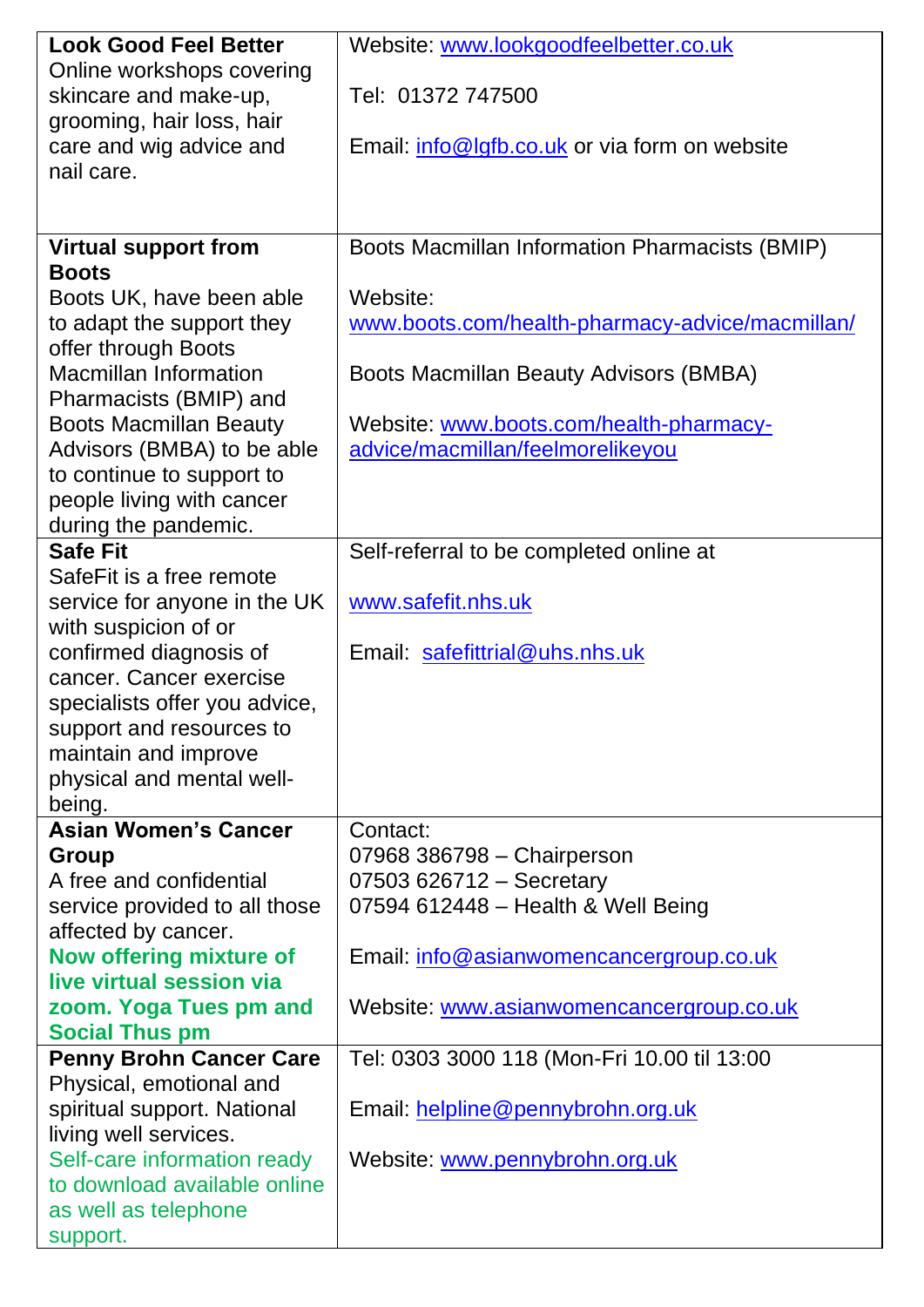| <b>Cancer Support UK</b>                                | Tel: 0207 470 8755                                           |  |  |
|---------------------------------------------------------|--------------------------------------------------------------|--|--|
| Cancer Coach - a 6-week                                 |                                                              |  |  |
| telephone & virtual support                             | Email: hello@cancersupportuk.org                             |  |  |
| group programme to talk                                 |                                                              |  |  |
| through all aspects of the                              | Website: www.cancersupportuk.org                             |  |  |
| feelings that can be                                    |                                                              |  |  |
| associated with life during                             |                                                              |  |  |
| and after cancer treatment.                             |                                                              |  |  |
| Via telephone & Zoom                                    |                                                              |  |  |
| Healthtalk.org                                          | Website: www.healthtalk.org                                  |  |  |
| Provides free, information                              |                                                              |  |  |
| about health issues, by                                 |                                                              |  |  |
| sharing people's real-life                              |                                                              |  |  |
| experiences on videos                                   |                                                              |  |  |
| <b>Shine Cancer Support</b>                             | Website:                                                     |  |  |
| Support specifically tailored                           | www.shinecancersupport.org/getsupport/networks/sh            |  |  |
| for people in their 20's, 30's                          | ine-oxford/                                                  |  |  |
| and 40's                                                |                                                              |  |  |
| <b>Providing online meet ups</b>                        | Email: oxford@shinecancersupport.org                         |  |  |
| and workshops alongside                                 |                                                              |  |  |
| the extensive online                                    |                                                              |  |  |
| presence already there                                  |                                                              |  |  |
| <b>Maggies</b>                                          | Visit Centres by appointment only at present                 |  |  |
| Provides free                                           | Telephone: 0300 123 1801                                     |  |  |
| cancer support and                                      |                                                              |  |  |
| information in centre and                               | Email: enquiries@maggies.org                                 |  |  |
| online.                                                 |                                                              |  |  |
| Offering a full timetable of                            | Keep up-to-date with the latest information:                 |  |  |
| virtual meetings and group                              | www.maggies.org/about-us/news/coronavirus-and-               |  |  |
| workshops                                               | maggies/                                                     |  |  |
| <b>Friends in Need</b>                                  | Website: www.bucksmind.org.uk/services/peer-                 |  |  |
| Offering a mixed timetable                              | support-groups/friends-in-need/                              |  |  |
| of virtual activities and some                          | Facebook Group:                                              |  |  |
| face to face activities.                                | www.facebook.com/groups/128815250860939/                     |  |  |
|                                                         | Slough:                                                      |  |  |
| Virtually Connecting with                               | Tel: Charlene Morgan 07950 303832                            |  |  |
| people to end the loneliness                            | Email: charlene.morgan@bucksmind.org.uk                      |  |  |
| and isolation of depression.                            | Windsor, Ascot and Maidenhead:                               |  |  |
| Offering a range of online                              | Tel: Ansa Khan 07496 874882                                  |  |  |
| classes and workshops                                   | Email: ansa.khan@bucksmind.org.uk                            |  |  |
|                                                         | <b>Bracknell:</b><br>Tel: Kara Hale 07914 669 430            |  |  |
| Peer led service for people<br>with mild to moderate    |                                                              |  |  |
| depression and anxiety that                             | Email: kara.hale@bucksmind.org.uk<br><b>Buckinghamshire:</b> |  |  |
|                                                         | Tel: Debbie Workman 07964 376951                             |  |  |
| may be socially isolated.                               |                                                              |  |  |
|                                                         | Email: debbie.workman@bucksmind.org.uk                       |  |  |
| <b>Move Against Cancer</b><br>An 8 week online building |                                                              |  |  |
|                                                         | Website: www.movecharity.org                                 |  |  |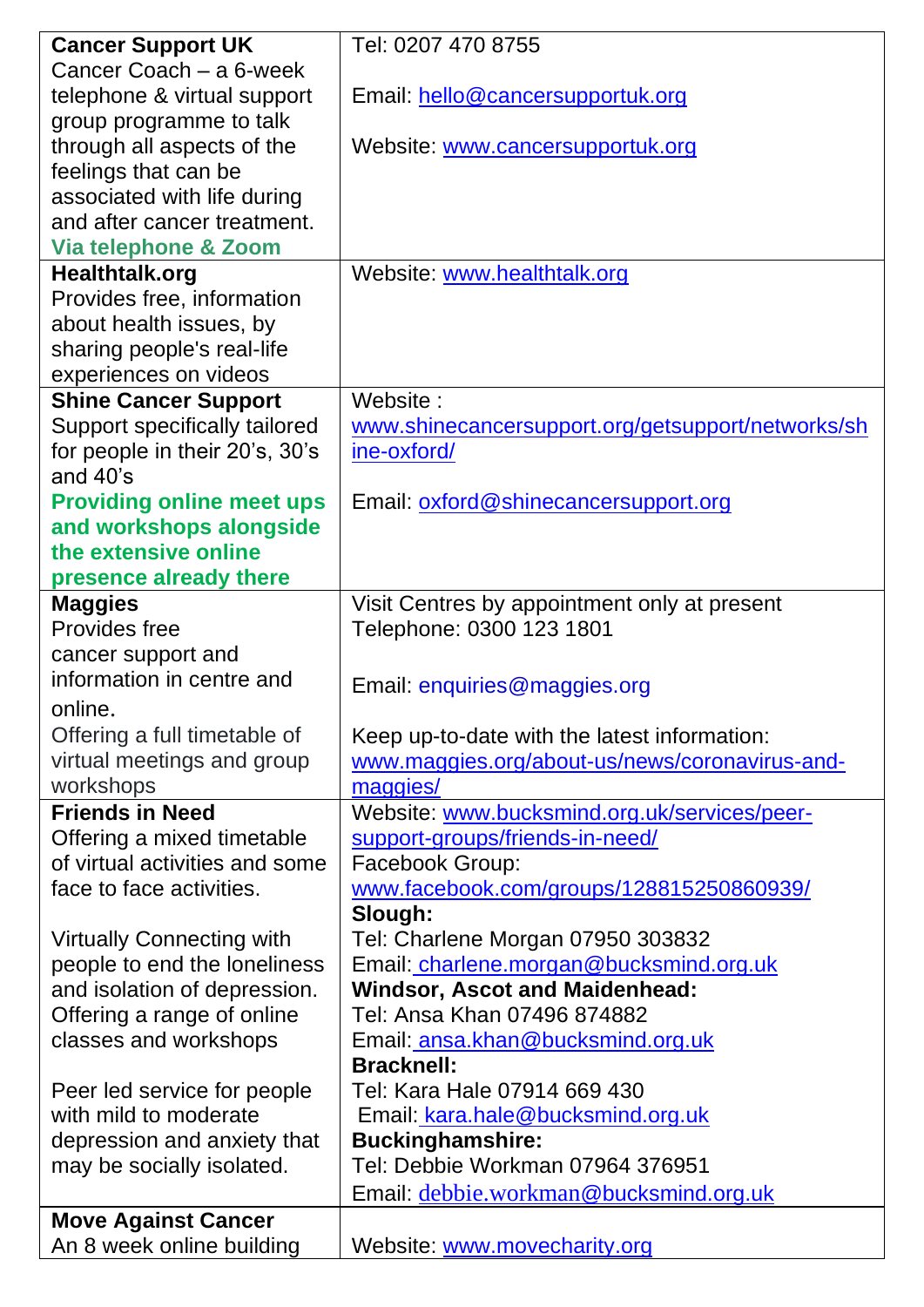| foundations programme for<br>children and young people<br>living with cancer. Self<br>referral form                                                      | Email onlinesupport@movecharity.org                                                                                |  |
|----------------------------------------------------------------------------------------------------------------------------------------------------------|--------------------------------------------------------------------------------------------------------------------|--|
| <b>NHS Health &amp; Wellbeing</b><br>Health & Care Videos -                                                                                              | www.healthandcarevideos.uk/cancer<br>www.healthandcarevideos.uk/mental-health                                      |  |
| NHS Fitness Studio -                                                                                                                                     | www.nhs.uk/conditions/nhs-fitness-studio/                                                                          |  |
| NHS Apps -                                                                                                                                               | www.nhs.uk/apps-library/                                                                                           |  |
| <b>Meetup</b><br>Aim to host a wide variety of<br>social events in your area.<br>areas. Now hosting virtual<br>workshops and coffee<br>mornings          | Website: https://www.meetup.com/cities<br>Simply specify nearest town/city through website<br>to see details       |  |
| <b>Surrey</b>                                                                                                                                            |                                                                                                                    |  |
| <b>Frimley Health and Care -</b><br>Supporting cancer patients,<br>their families and carers.<br>Information Prevention &<br>Diagnosis, treatment & care | Website:<br>www.frimleyhealthandcare.org.uk/our-<br>work/supporting-cancer-patients-their-families-and-<br>carers/ |  |
| <b>Surrey Heath Macmillan</b>                                                                                                                            | Tel: 07880 502267                                                                                                  |  |
| <b>Community Cancer</b>                                                                                                                                  |                                                                                                                    |  |
| Navigator                                                                                                                                                | Email: shcp.cancernavigator@nhs.net                                                                                |  |
| Supporting anyone whose                                                                                                                                  |                                                                                                                    |  |
| life is touched by cancer, to                                                                                                                            |                                                                                                                    |  |
| empower them to find<br>personalised help needed                                                                                                         |                                                                                                                    |  |
| <b>East Surrey Macmillan</b>                                                                                                                             | Tel: 01737 304176                                                                                                  |  |
| <b>Cancer Support Centre</b>                                                                                                                             |                                                                                                                    |  |
| Offering a wide range of                                                                                                                                 | Website:                                                                                                           |  |
| information and support for                                                                                                                              | www.surreyandsussex.nhs.uk/our-services/a-z-of-                                                                    |  |
| patients and their carers.                                                                                                                               | services/cancer-services/east-surrey-macmillan-                                                                    |  |
| Now offering a mixture of                                                                                                                                | cancer-support-centre/                                                                                             |  |
| virtual live sessions                                                                                                                                    | Email: informationcentre.sash@nhs.net                                                                              |  |
| <b>The Fountain Centre</b>                                                                                                                               | Tel: 01483 406618                                                                                                  |  |
| Empowering and supporting                                                                                                                                |                                                                                                                    |  |
| cancer patients and their                                                                                                                                | Email: rsc-tr.fountaincentre@nhs.net                                                                               |  |
| loved ones. Offering face to                                                                                                                             |                                                                                                                    |  |
| face and online services.                                                                                                                                | www.fountaincentre.org                                                                                             |  |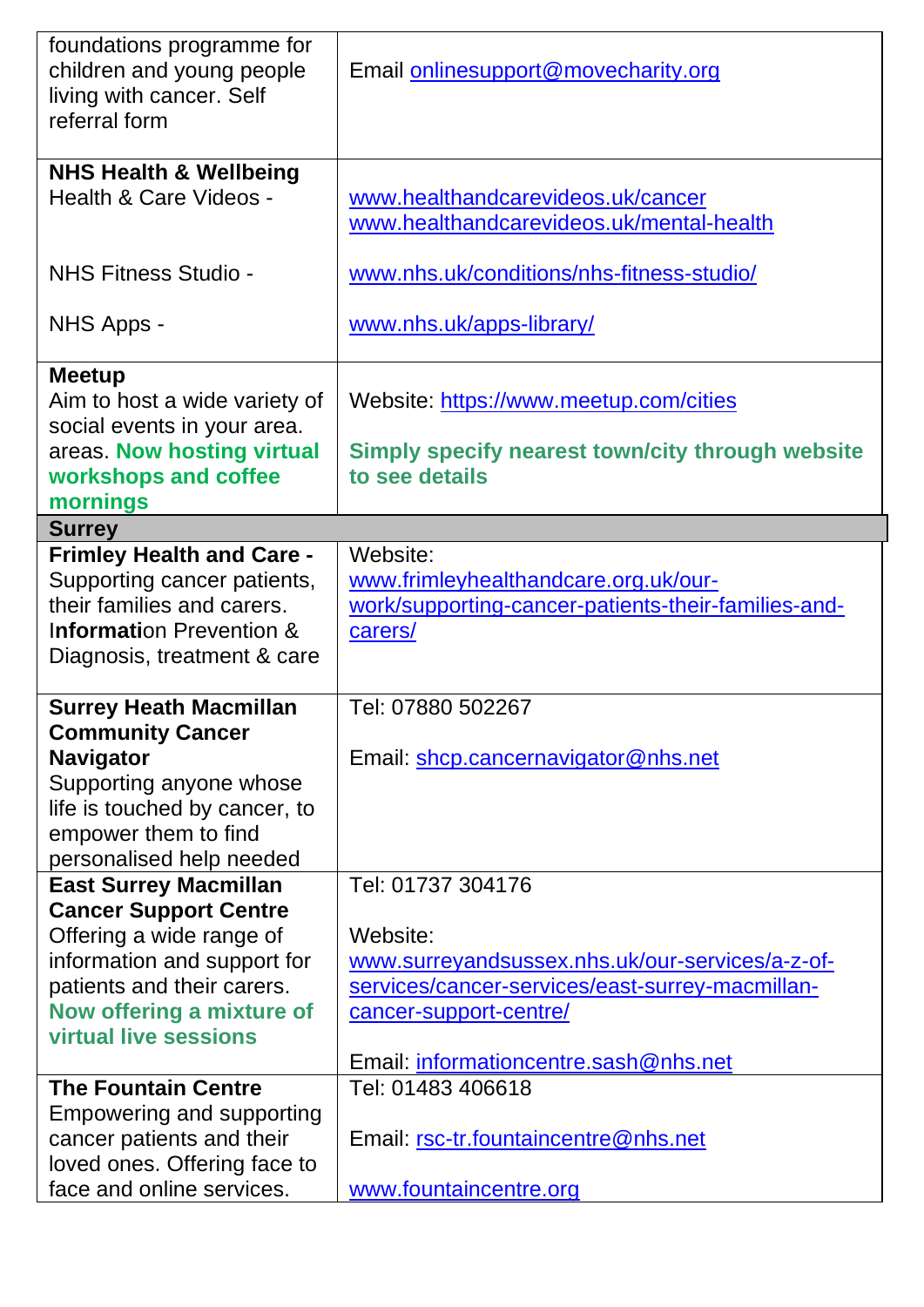| <b>Bluebells Cancer Support</b>                             | Tel: 01483 202054                                       |
|-------------------------------------------------------------|---------------------------------------------------------|
| <b>Group (Surrey)</b>                                       |                                                         |
| A friendly, sharing group for                               | Email: healingreception@burrowslea.org.uk               |
| anyone with cancer.                                         |                                                         |
| The Centre has re-opened                                    | Website: www.harryedwardshealingsanctuary.org.uk        |
| in Guildford but still                                      |                                                         |
| offering distant healing                                    |                                                         |
| via and telephone and                                       |                                                         |
| zoom platform. Also                                         |                                                         |
| offering a range of online                                  |                                                         |
| events.                                                     |                                                         |
| <b>ToCTogether</b>                                          | Tel: 07593 121435                                       |
| A monthly support group for                                 |                                                         |
| people affected by cancer in                                | Email: info@topicofcancer.org.uk                        |
| the Guildford area. Patients,                               |                                                         |
| survivors, family members,                                  |                                                         |
| friends and medical                                         | Website: /www.topicofcancer.org.uk/support-groups       |
| practitioners are all                                       |                                                         |
| welcome to attend.                                          |                                                         |
| <b>Offering support group</b>                               |                                                         |
| discussions via Whatsapp                                    |                                                         |
| video. Fitness back in                                      |                                                         |
| Gym                                                         |                                                         |
| <b>Berkshire</b>                                            |                                                         |
|                                                             |                                                         |
| <b>Cancer Support Network:</b>                              | Tel: 01344 383 515                                      |
| <b>Cancer Champions -</b>                                   |                                                         |
| Slough, Windsor &                                           |                                                         |
| Maidenhead, Bracknell &                                     | Email: vickie.randall@involve.community                 |
| <b>Wokingham Offering a</b>                                 |                                                         |
| range of ways to support                                    | www.involve.community/cancer                            |
| those affected by cancer.                                   |                                                         |
| Peer support, online group                                  | Also on Facebook / Twitter                              |
| workshops and coffee                                        |                                                         |
| mornings                                                    |                                                         |
| <b>Virtual workshops</b>                                    |                                                         |
| available                                                   |                                                         |
| <b>Healthmakers Berkshire</b>                               | To join, email to HealthMakers@Berkshire.nhs.uk         |
| Offering virtual peer support                               |                                                         |
| pop-in cafes online - a safe                                | via "One Consultation" virtual link - they will provide |
| place to chat with others.                                  | support to help with online access                      |
| Also offering a 3 week                                      |                                                         |
| introduction to self-                                       |                                                         |
| management course                                           |                                                         |
| <b>Men in Sheds</b>                                         | Facebook group: @hwmeninsheds                           |
| Giving men who have                                         | Email: meninshedshw@gmail.com                           |
| experienced life-changing                                   | Website: www.menssheds.org.uk/                          |
| events such as redundancy,<br>retirement, bereavement, ill- | <b>High Wycombe - Barry Smith</b><br>Tel: 07951 791942  |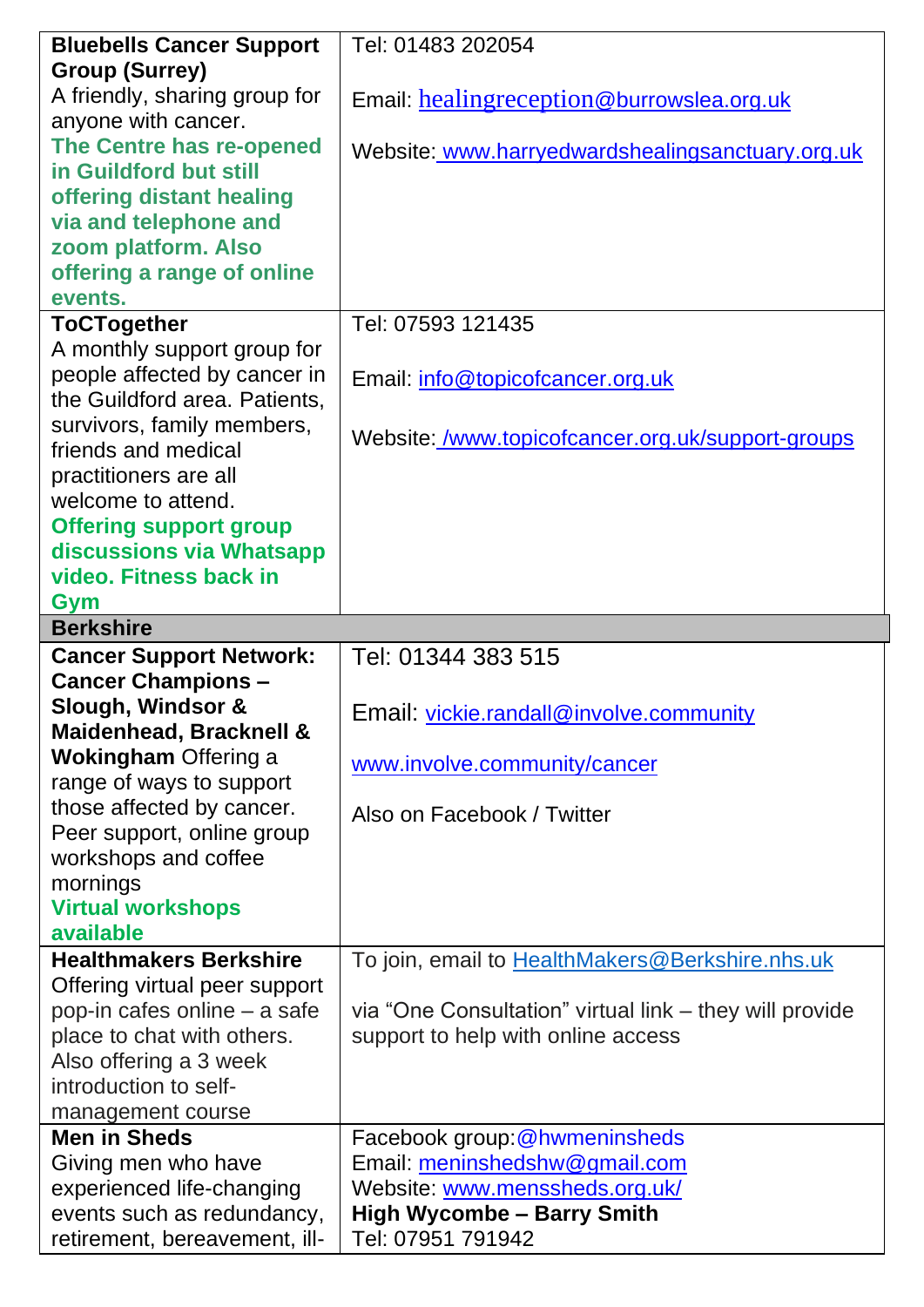| health or social isolation a        | Email: contactbazza@gmail.com                      |  |
|-------------------------------------|----------------------------------------------------|--|
| place to meet and get               | <b>Black Park - Mark Lemon</b>                     |  |
| involved.                           | Email: mark@blackparkshed.org.uk                   |  |
| Virtual support via online          | <b>Maidenhead - Chris Allen</b>                    |  |
| chat forum.                         | Tel: 01628 640361                                  |  |
|                                     | Email: chris.allen@berkshire.nhs.net               |  |
| <b>My Cancer My Choices</b>         | Tel: 01344 662906                                  |  |
| Complementary therapy               |                                                    |  |
| services by phone or video          |                                                    |  |
| sessions.                           | Website: www.mycancermychoices.org                 |  |
| Virtual course in                   |                                                    |  |
| Mindfulness & relaxation            |                                                    |  |
| <b>Slough Prevention</b>            | Tel: 0344 515 1380                                 |  |
| <b>Alliance Community</b>           |                                                    |  |
| <b>Engagement (SPACE)</b>           |                                                    |  |
| Consortium                          | Email: slough@shelter.org.uk                       |  |
| Group of local and national         |                                                    |  |
| organisations supporting            | Website: www.sloughadvicecentre.co.uk              |  |
| Slough residents. Call for          |                                                    |  |
| more information.                   |                                                    |  |
| <b>Hampshire</b>                    |                                                    |  |
| <b>Jane Scarth House</b>            | Tel:01794830374                                    |  |
| Providing emotional and             |                                                    |  |
| practical support to anyone         | Email: info@janescarthhouse.co.uk                  |  |
|                                     |                                                    |  |
| whose life is affected by           |                                                    |  |
| cancer.                             | Website: www.janescarthhouse.co.uk/                |  |
| <b>Now providing telephone</b>      |                                                    |  |
| and video support                   |                                                    |  |
| <b>Shine Cancer Support</b>         | Tel: 07804 479413 (10am - 4pm Mon-Fri)             |  |
| Providing, emotional,               |                                                    |  |
| practical and social support        | Email: hi@shinecancersupport.org                   |  |
| to young adults affected by         | Or for directed communication use the on-line form |  |
| cancer. Extensive on-line           | Website: www.shinecancersupport.org/               |  |
| resources                           | Now offering virtual workshops via Zoom and        |  |
|                                     | 24/7 support via Facebook groups                   |  |
|                                     |                                                    |  |
| The Pink/ Blue space                | Tel: 07899 970 841 (Mon-Fri 9am till 3pm)          |  |
| <b>Cancer support</b>               | Email: info4BlueSpace@gmail.com or                 |  |
| Wellbeing services,                 | info@thepinkplace.org.uk                           |  |
| counselling, support and            |                                                    |  |
| social events for men "blue"        | Or submit and enquiry form via the website         |  |
| and women "pink" affected           | Website: www.thepinkplace.org.uk                   |  |
| by cancer.<br>virtual zoom sessions |                                                    |  |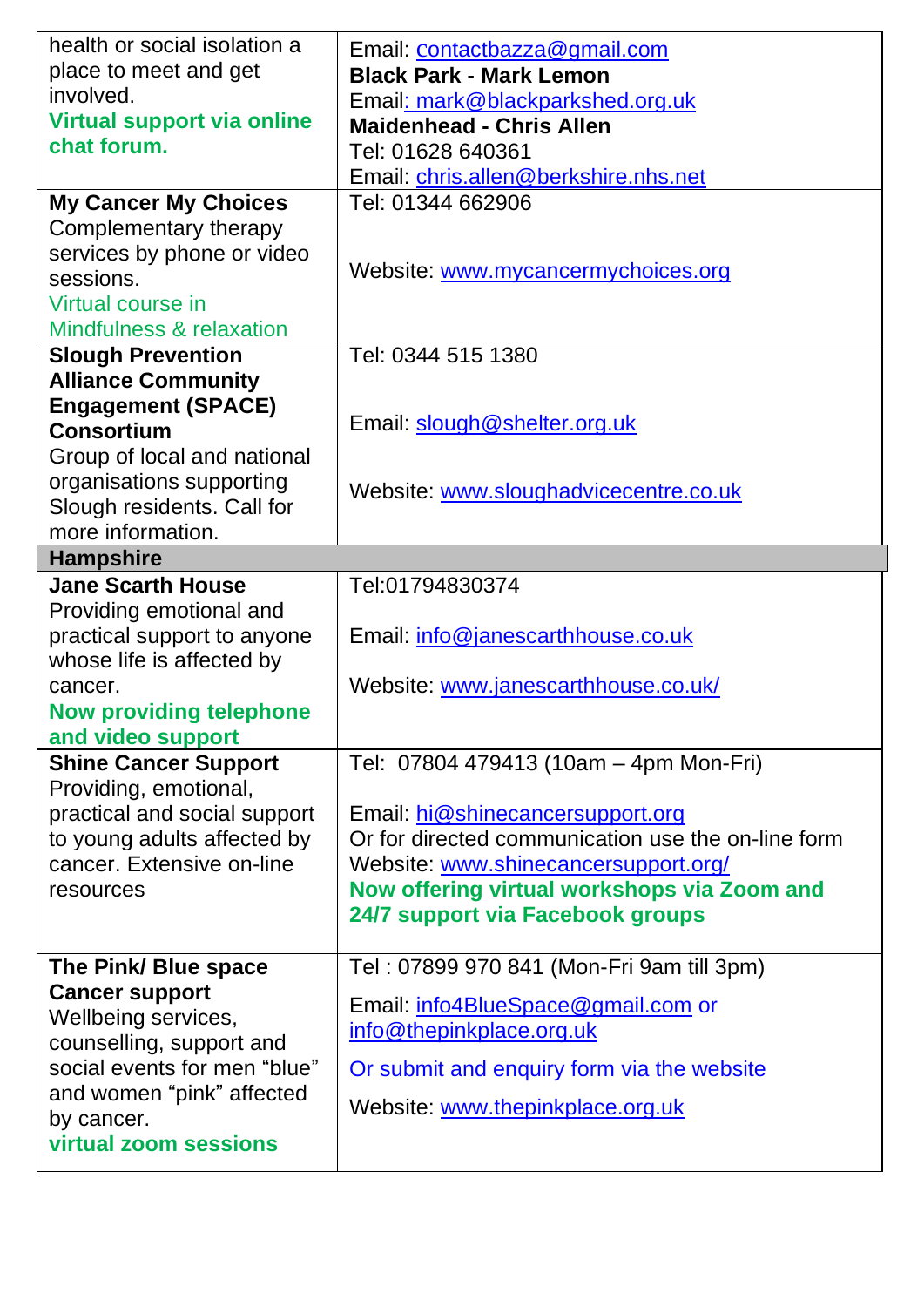| <b>Rushmoor Healthy Living</b>                     | Tel: 01252 362660                                                                               |  |
|----------------------------------------------------|-------------------------------------------------------------------------------------------------|--|
| (RHL)                                              |                                                                                                 |  |
| Charity providing exercise                         | Email: classes@rhl.org.uk                                                                       |  |
| classes and activities for                         |                                                                                                 |  |
| fitness and rehabilitation.                        | Website: www.rhl.org.uk                                                                         |  |
|                                                    | Virtual exercise timetable available online.                                                    |  |
| <b>Sebastian's Action Trust</b>                    | Tel: 01344 622500                                                                               |  |
| Offering an ever- evolving                         |                                                                                                 |  |
| programme of support,                              | Email: info@sebastiansactiontrust.org                                                           |  |
| completely free of charge,                         |                                                                                                 |  |
| to families of children with                       | Website: www.sebastiansactiontrust.org                                                          |  |
| life-limiting or life-                             | Now offering limited virtual support                                                            |  |
| threatening conditions, aged<br>$0-19.$            |                                                                                                 |  |
|                                                    |                                                                                                 |  |
| <b>Other</b>                                       |                                                                                                 |  |
|                                                    |                                                                                                 |  |
| The Mulberry Centre -<br><b>Hounslow</b>           | Tel: 020 8321 6300                                                                              |  |
| A mixed timetable with                             |                                                                                                 |  |
| some support still offered                         | For timetabled activities - just join directly via the<br>Website: www.themulberrycentre.co.uk/ |  |
| online but mainly at the                           |                                                                                                 |  |
| centre.                                            | Email: talk@themulberrycentre.co.uk                                                             |  |
|                                                    |                                                                                                 |  |
| For 1-2-1 counselling and                          |                                                                                                 |  |
| support groups, please                             |                                                                                                 |  |
| contact them to register first                     |                                                                                                 |  |
| with some remote support                           |                                                                                                 |  |
| The Lynda Jackson                                  |                                                                                                 |  |
| <b>Macmillan Centre at Mount</b>                   | Website: www.ljmc.org/                                                                          |  |
| Vernon Cancer Centre in                            |                                                                                                 |  |
| Northwood, Middlesex.                              | Helpline: 020 3826 2555                                                                         |  |
| Offers a range of services at                      |                                                                                                 |  |
| the centre to help people                          |                                                                                                 |  |
| affected by cancer.<br>Providing telephone support |                                                                                                 |  |
| and access to support                              |                                                                                                 |  |
| videos via on the website                          |                                                                                                 |  |
| <b>Cancer Wellbeing London</b>                     | Website: www.cancerwellbeinglondon.nhs.uk                                                       |  |
| Providing health & wellbeing                       |                                                                                                 |  |
| information videos on many                         |                                                                                                 |  |
| aspects of living with a                           |                                                                                                 |  |
| cancer diagnosis ie. diet,                         |                                                                                                 |  |
| exercise, work, finance etc.                       |                                                                                                 |  |
| All F-2-F activities are                           |                                                                                                 |  |
| cancelled                                          |                                                                                                 |  |